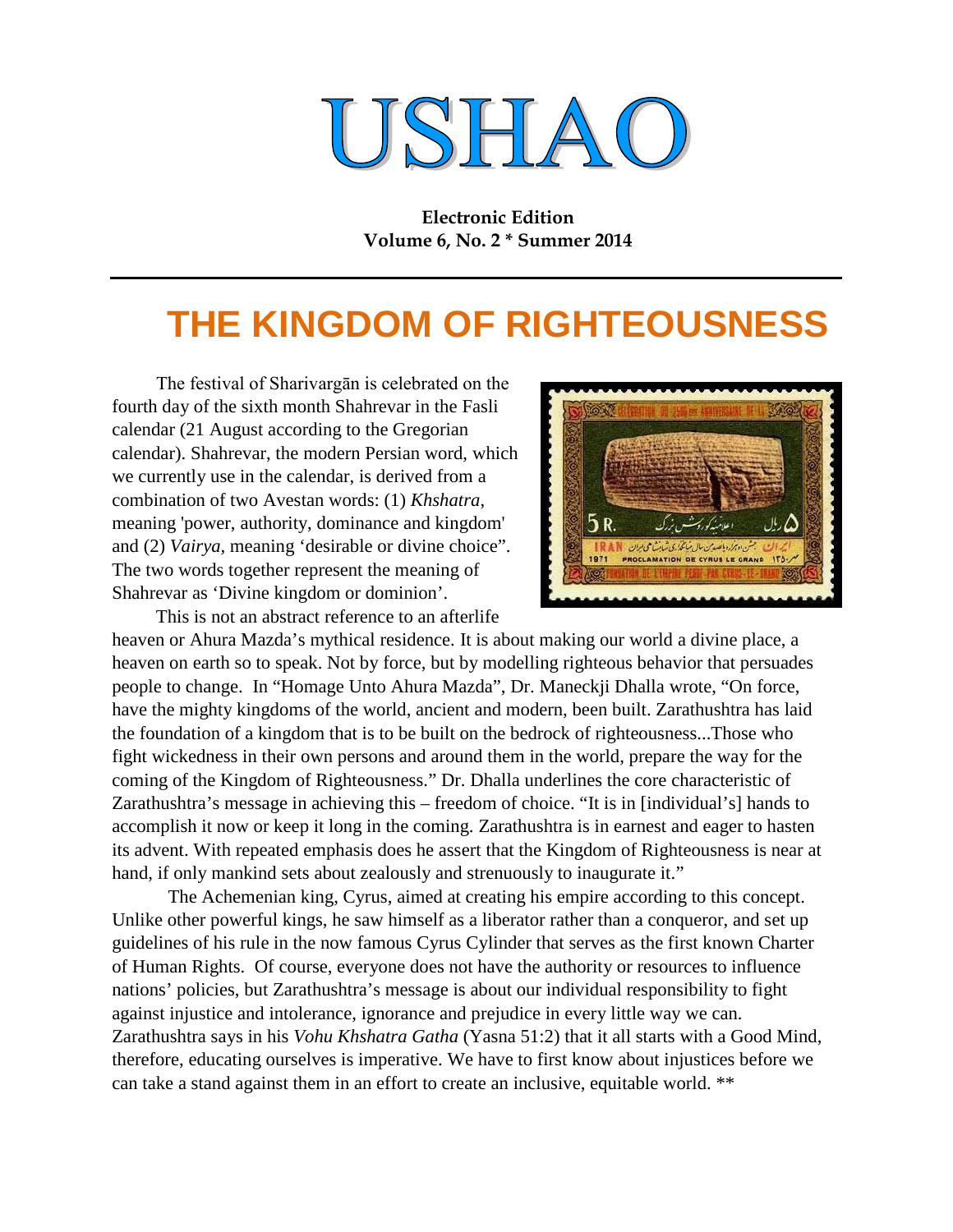

*Colors of Summer* – Sally Swatland

**There is nothing like summer at the beach, where sky and water meet and nobody minds wet feet.**

> From *Summer at the Beach* By Elke Nigro

# **SOCIAL JUSTICE**

Zarathushtra's doctrine of *Khshatra Vairya* or Divine Dominion influenced many rulers of ancient Persia to rule according to core values of his message – honesty, justice, fairness, avoiding harm to others, taking responsibility for one's actions, putting the greater good ahead of one's own interests, encouraging people to achieve their best by using reason instead of force. Three significant examples are the reigns of Cyrus the Great, Khushro I, and Empress Pouran Dokht.

#### **Cyrus the Great**

Cyrus the Great (Kurush in Persian, Kouros in Greek) was born about 580 BCE in Persis, Iran. About 558 BCE, Cyrus succeeded his father Cambyses I as King of the Persia. Cyrus overthrew three great empires, Babylonians, Medes, and Lydians and united most of the ancient Middle East into one state, extending from India to the Mediterranean Sea. He became the first Achemenian Emperor of Persia, and had the title of "King of Babylon-King of the Land." His greatest contribution as a ruler was that he did not change the institution of the kingdoms he incorporated into the Persian empire, and allowed all the people to live in peace and harmony. Cyrus issued a decree citing his policies and aims, which became known as the Charter of the Rights of Nations. This charter was the first declaration of Human Rights and is displayed at the British Museum. A replica of the charter is on display at the United Nations in New York. In portions of the charter, Cyrus wrote: "When my soldiers in great numbers peacefully entered Babylon, I did not allow anyone to terrorize the people. I kept in view the needs of people and all its sanctuaries to promote their well-being...Freed all the slaves. I put an end to their misfortune and slavery."

Cyrus was killed in a battle with the Massagetae tribes in Central Asia, east of the Caspian Sea. Cyrus' son, Cambyses II, succeeded him. Cambyses defeated the Massagetae, recovered his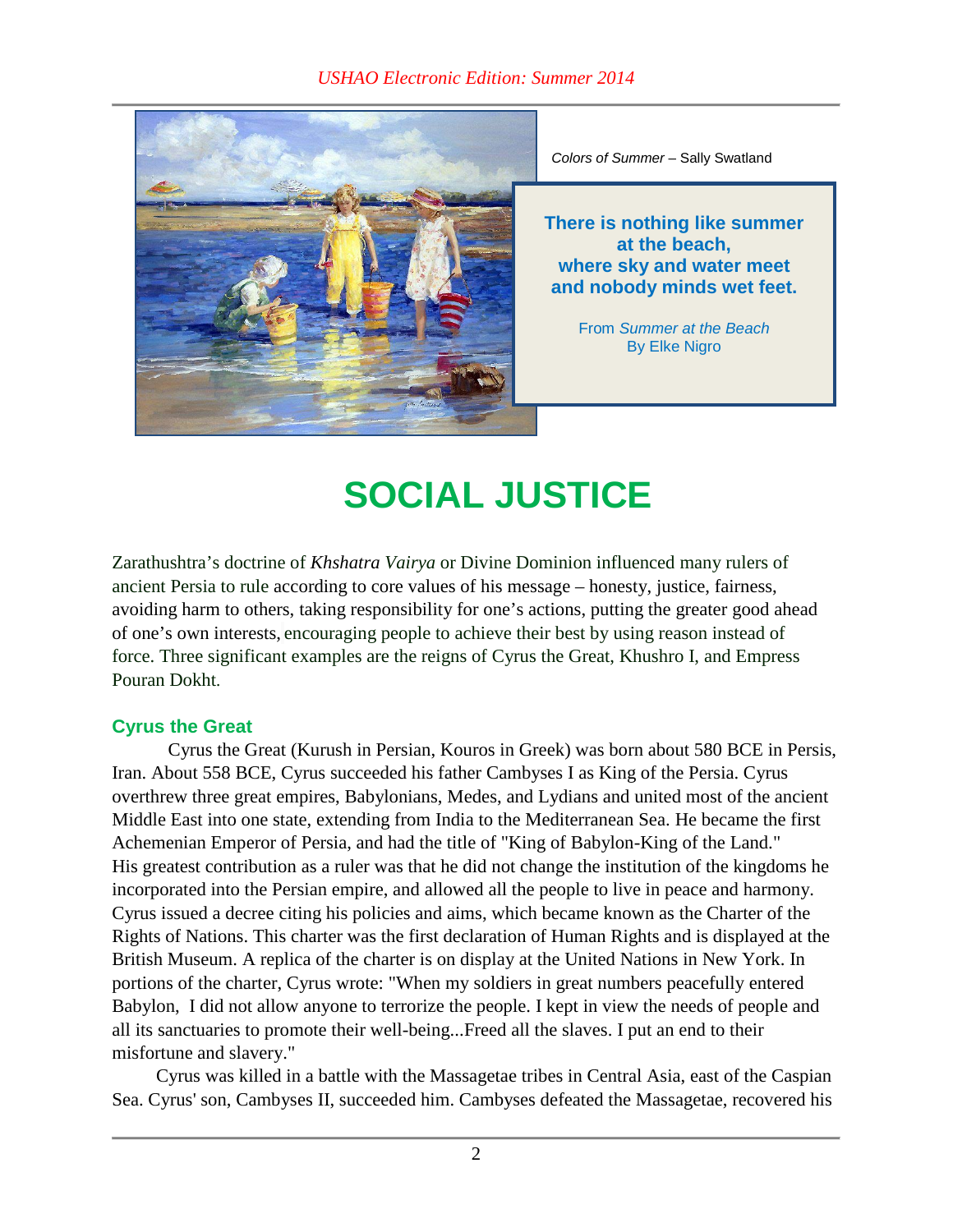

father's body and buried it at Pasargadae, the old Persian capital. The Achemenian empire thrived in peace and prosperity for two hundred years until its conquest by Alexander the Great.

As homage to the man who first initiated the concept of peoples of multiple cultures and faiths co-existing peacefully, this bas-relief of Cyrus the Great was erected in 1994 in Bicentennial Park, Sydney as a testament to Australia's multiculturalism. It is a replica of a bas-relief found in Pasargade where Cyrus' tomb is located. The reverse side of the monument features a map of Australia, and various migration periods in the history of Australia over the last two centuries.

#### **Khushro I**

Khushro I, the most famous and celebrated of the Sassanian kings, was born in 501 CE. He was the  $22<sup>nd</sup>$  Sassanian king. He reigned from 531–579 CE and because of his famed attitude of promoting equity and justice in his kingdom, he was known as Anushirawan the Just (later Noshirwan in Gujrati).

His significant contribution towards creating a Divine Dominion was amalgamating the best of different societies including literature, games, philosophy. A synthesis of Greek, Persian,

Indian, and Armenian learning traditions took place during his time. His famous quote about using the Good Mind to choose the truth rather than following traditions blindly embodies the concept of *Khshatra Vairya*. "We examined the customs of our forebears, but, concerned with the discovery of the truth, we [also] studied the customs and conducts of the Romans and Indians and accepted those among them which seemed reasonable and praiseworthy, not merely likeable. We have not rejected anyone because they belonged to a different religion or people. And having examined "the good customs and laws of our ancestors as well as those of the foreigners, we have not declined to adopt anything which was good nor to avoid anything which was bad. Affection for our forebears did not lead us to accept customs which were not good." As a result of Greek pharmacology fused with Iranian and Indian medical traditions, the "bimaristan" was created, the first hospital that introduced a concept of segregating wards according to pathology.



To this day, Iran recognizes him as a symbol of

justice. This relief of Khushro I (see right) is featured in the Kakh Dadgostari Tehran, which houses the High Council of the Judiciary.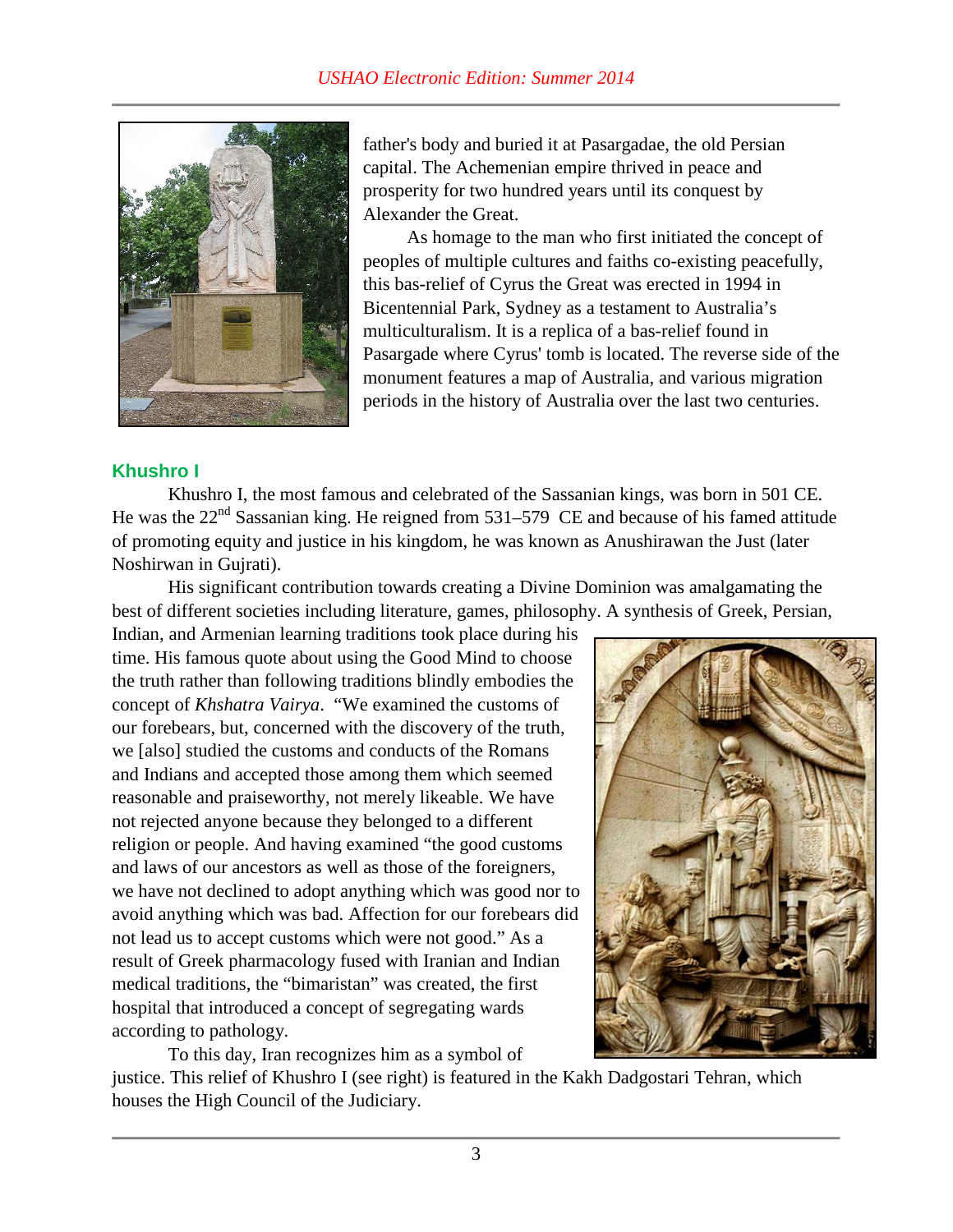#### **Puran Dokht**

Empress Puran Dokht was the twenty-sixth Sassanian ruler, reigning from 629 to 631. In 628 AD, her father Khushro II (known as Khushro Parvez) and her eighteen brothers were assassinated by Kavas II, another of her brothers, who then took the throne. After only a few months, he was also killed and a period of civil war broke out. Kavas' son, Ardashir, then took the throne at age seven, but was soon was murdered by a General from Khushro II's army, General Sharvaraz. He was the first king to take the throne that was not from the royal family but forty days later he was then murdered by Sassanian loyalists. They brought Khushro's elder daughter, Puran Dokht, to the throne in the absence of a male heir. By the time Puran Dokht



became the empress, Sassanian Persia was in a decline because of the prolonged wars with the Byzantine Empire and turmoil within the court.

Despite all opposing views against the female monarch of the empire, Puran Dokht exercised some reforms to better the situation. She worked on many levels to bring stability to the fractured empire. On a political level, she signed a peace treaty with the Byzantine Empire. On an economic level, she ordered a public tax exemption for one year, and minted coins to revitalize the failing economy (see left). She ordered reconstruction of the infrastructure, including the building of interim bridges made of boats. To build back the trust of her subjects, she focused on ensuring justice. She also returned the sacred cross of Jesus Christ

to Jerusalem which followed splendid festivities around the city in appreciation. But after 16 months, when preparing for the deployment of her troops to confront the Arab armies, Puran Dokht got sick and passed away in Ctesiphon, the only monarch in the last chaotic days of Sassanian reign to die naturally.

Puran Dokht significant legacy is that she is now ranked as a leader in gender egalitarianism. In her letter to her troops she wrote, "A monarch, regardless of being a queen or a king, must defend his or her land and treat the people with justice."

Mohammad Bagher Vosughi, a professor of Ancient History at Tehran University, puts her achievements into historical context. "Unlike Achaemenid era, during which sexuality was not considered so important, Sassanids believed in male dominance. In Achaemenid era, women, just like men, headed the workshops in charge of Persepolis construction and even some of them earned salaries twice as men's. These women were either engineers or designers who created the finest patterns and designs in the Achaemenid palace complex. Women in that era were even entitled an extra maternity ration….However, Sassanid era was totally different," added Vosughi, "in Sassanid Empire women were not considered as independent individuals and were completely under the custody of "Katak Khowatai" or the patriarch of their family." \*\*

Sources:

- Biography of Cyrus, the great founder of the Persian Empire. http://www.majzooban.org
- Khosrau, the Philosopher King: http://en.wikipedia.org/wiki/Khosrau\_I#Philosopher\_King
- Puran Dokht, the Queen Who Preached Egalitarianism http://www.chn.ir/en/news/?id=5507&section=2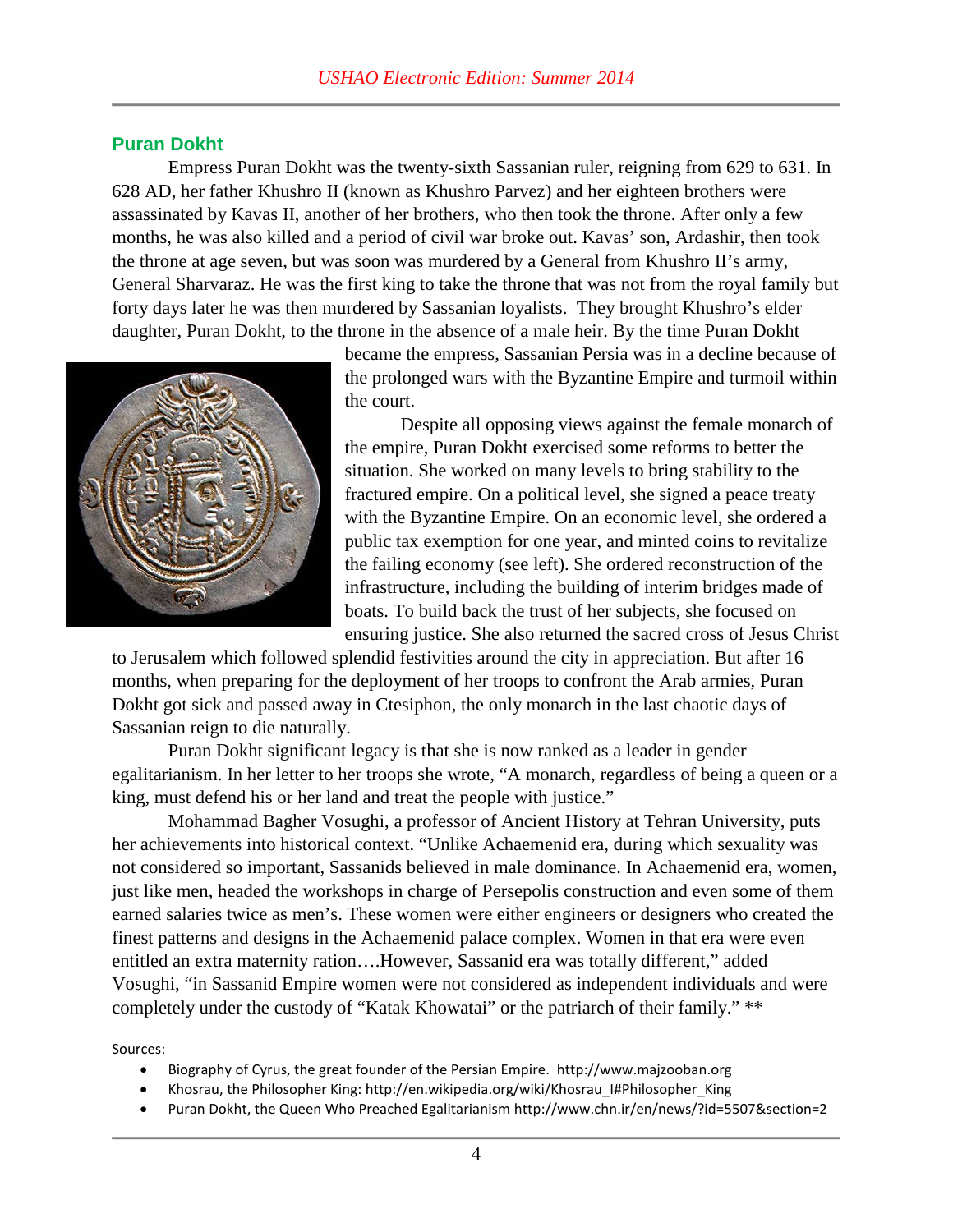### **ETHICAL LEADERSHIP**

One of the layered meanings of *Khshatra Vairya* is making powerful or Divine choices. This aspect of K*hshatra Vairya* has a place in interactions in our daily lives, but nowhere more so than in our workplace. It means doing the right thing even when the right thing isn't popular or easy. Decisions based on core values preached by Zarathushtra allow us to lead teams by example, which is another characteristic of *Khshatra Vairya*. Leaders are role models. If you want your organization or initiative, and those who work in it, to behave ethically, then it's up to you to model ethical behavior. A leader, and an organization, that has a reputation for ethical behavior can provide a model for other organizations and the community, as well.

Ethical leadership takes courage and conviction. Often, it takes significant moral courage to do the right thing. Kim Strom- Gottfried, Smith P. Theimann Jr. Distinguished Professor of Ethics and Professional Practice at University of North Carolina's School of Social Work, encourages speaking up against even small instances of wrongdoing as that can make a difference. "Few of us would find it easy to say, 'I'm uncomfortable with that' after one

colleague treats another disrespectfully or a board member makes a racially offensive joke," says Strom-Gottfried. "Yet these daily acts of courage help us train for the big event, the time when acquiescence is not an option. Ethical action is not easy but it can be practiced, it can be taught and it can be reinforced when we see it in others."



Mind Tools (mindtools.com) in their write up about ethical leadership in a corporate environment suggests strategies of recognizing and resolving ethical dilemmas. Here's the scenario:

*You're in a meeting with other top executives, and you realize that one of your colleagues has changed the numbers in his report. As you listen, you realize that he's exaggerating how well his team is doing on a major project. Instead of saying that his team will finish in eight weeks, which he previously told you, he's promising to be done in only five weeks. And instead of saying that the project will help increase company earnings by 4 percent, which he also told you earlier, he's promising a 12 percent increase.*

What do you do? He's a close colleague and a personal friend. On the other hand, he's overstating how well his team is doing. Do you support him, or do you tell the truth to the other executives?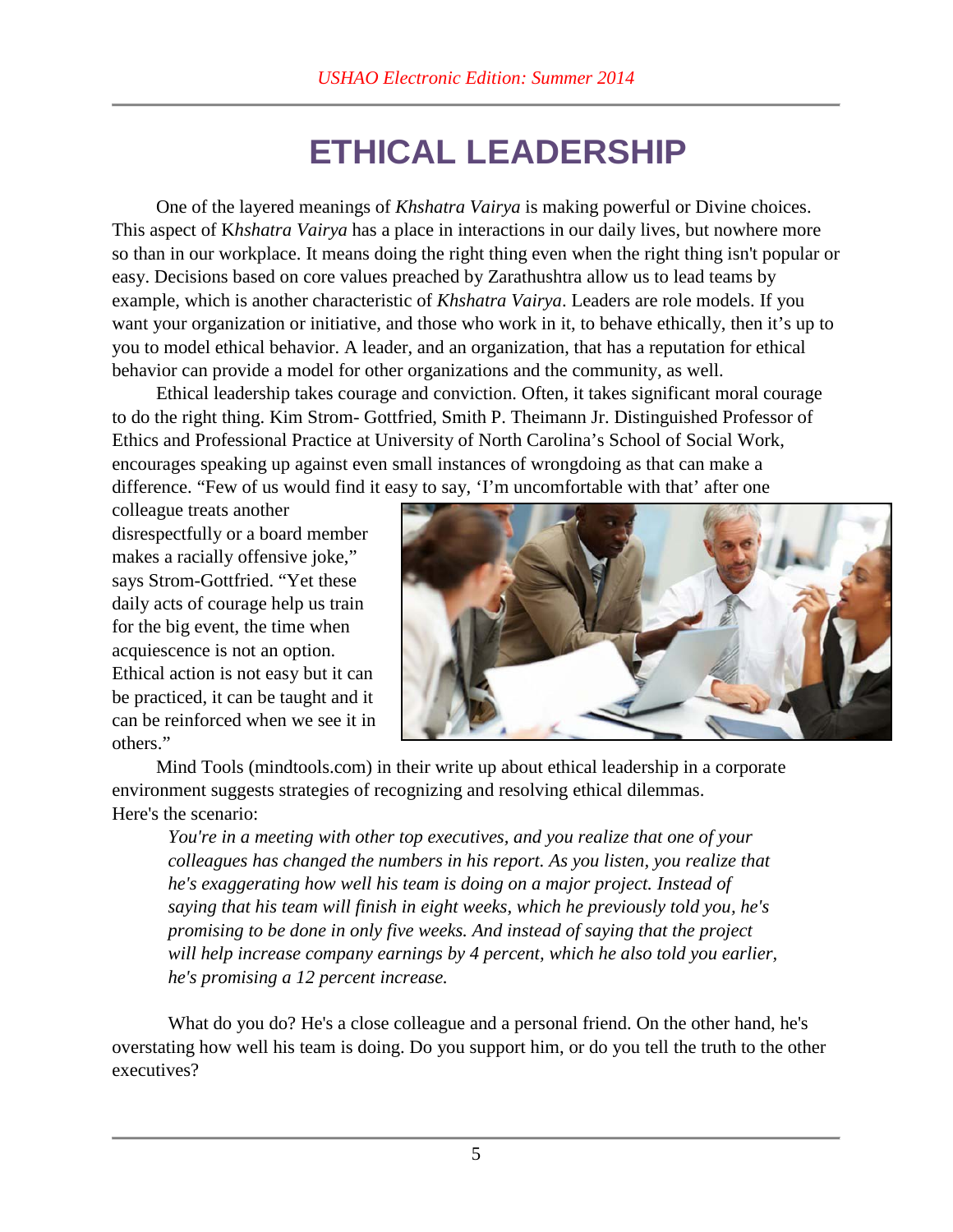We're often faced with tough choices like this in the workplace. Most of the time, however, ethical dilemmas aren't this obvious, and they can be hidden in ways that are hard to uncover. So, how do you recognize these dilemmas?

#### **Identify "trigger" situations**

Certain situations seem to attract ethical dilemmas. Some of these are areas like purchasing, hiring, firing, promoting, and calculating bonuses. There can also be other unexpected situations. You could make a mistake – will you admit it to your boss, or try to cover it up? Or you could discover that a colleague is acting unethically – do you protect the person or tell someone? By recognizing when these situations might occur, you can make the right decisions when and if something actually happens.

#### **Prepare in advance**

Imagine yourself in the situations we just mentioned. What would you do if you knew one of your colleagues was about to be fired, but you weren't legally allowed to tell her? Putting yourself in these imaginary situations can help you work through your feelings and decide what you would do if the situation occurred. In real life, you may have only seconds to reach a decision. Of course, you won't be able to imagine every possible ethical dilemma you might face, but this exercise *will* help you get to know your values, and it can prepare you for the decisions you may have to make.

#### **Listen to your "inner voice"**

Your conscience [or Saraosha] often tells you that something isn't right, even if this is just a feeling of uneasiness with something. If you face a situation that makes you uncomfortable, or goes against one of your core values or beliefs, then make sure that you stop and think things through rationally.

#### **Reevaluate your decision before you act**

If you're in a difficult situation and you aren't sure what to do, make a decision. But, before you act on that decision, Patricia Pinnell and Shirley Eagan at West Virginia University Extension, in a course for volunteer leaders, suggest asking yourself four questions:

- 1. Would you do it if your kids were watching?
- 2. Would you like to see it published on page one of your local newspaper?
- 3. Would you be happy being on the receiving end of the decision or action?
- 4. Would it be okay if everyone else did the same?

If you can honestly answer "yes" to all or most of these questions, then it's likely that your decision or action is truly ethical. If not, then reconsider your decision. \*\*

#### Sources:

- Ethical Leadership. The Community Tool Box, University of Kansas. http://ctb.ku.edu/en
- Moral Courage http://iah.unc.edu/news/newsarchive/2008/iah-leadership-director-speaks-on-moralcourage Ethical Leadership, Doing the Right Thing.
- Mind Tools http://www.mindtools.com/pages/article/newLDR\_58.htm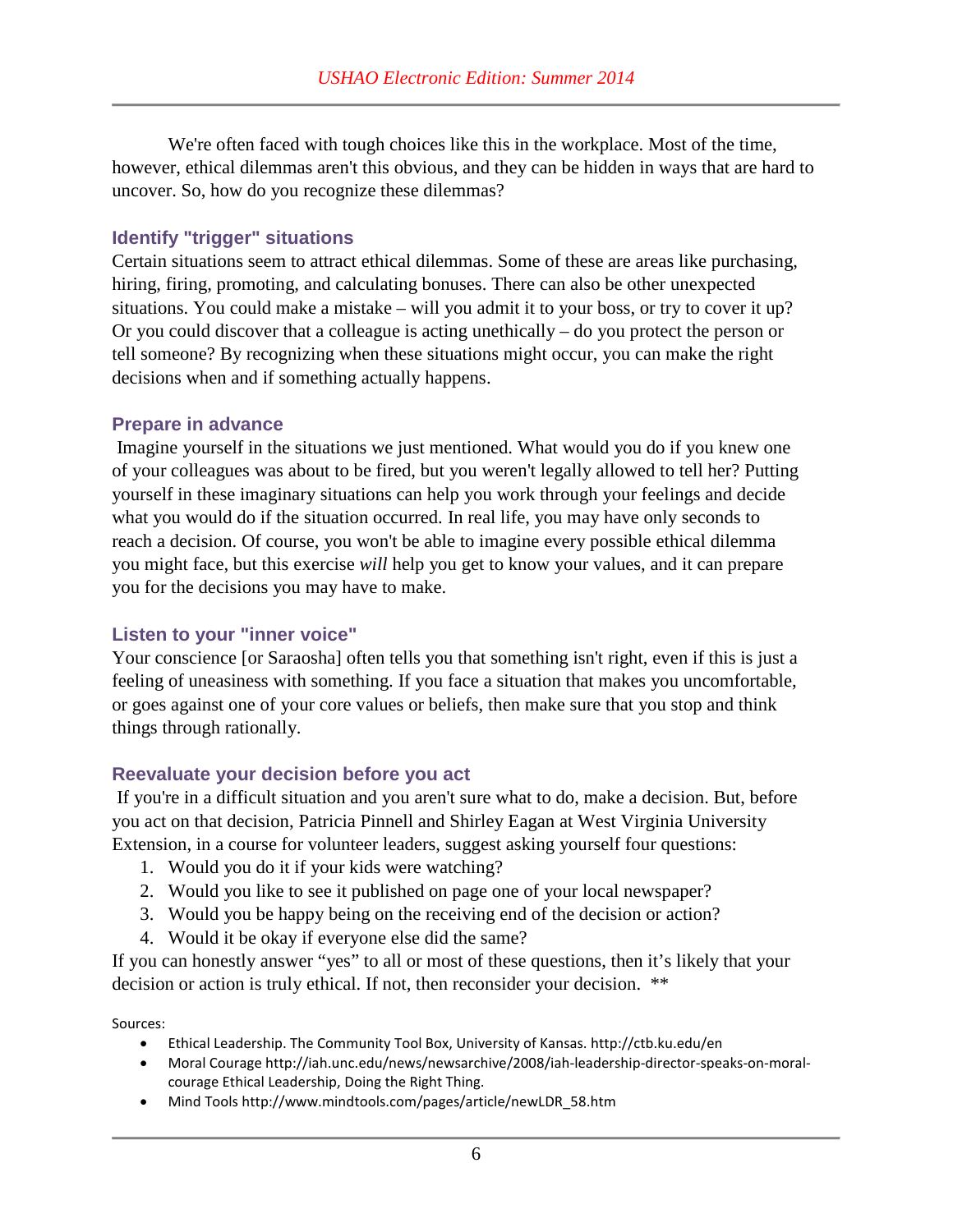## **FACE ON A STAMP**

Zarathushtis have been honored by nations issuing stamps in tribute to their contribution to the country, including stalwarts like JRD Tata or Dadabhoy Naoroji in India and Jamshed Nusserwanjee Mehta in Pakistan, but only one Zarathushti has been recognized in several countries – Farrokh Bulsara, or rather his alter ego, Freddie Mercury. He was born in Zanzibar, moved to Britain to flee a revolution, and became a British national treasure. Britain put him on the Millennium stamp to herald in the  $21<sup>st</sup>$ century (see side bar), and in 2002, Mercury was placed at number 58 in the BBC's poll of the 100 Greatest Britons.

Although renowned for his flamboyant personality and on-stage shenanigans as lead singer for his band, *Queen*, his face has graced stamps in countries around the world, particularly in Africa, because of his status as an icon in the fight against AIDS. Mercury died of AIDS-related bronchial pneumonia on November 24, 1991, at age 45.

Offstage, Mercury was open about his bisexuality, but he kept his relationships private. By 1989, Mercury largely retreated from public life. He did not promote or tour for *Queen*'s album, "Innuendo" (1991), and rumors about possible health problems began to circulate.

On November 23, 1991, Mercury released a statement: "I wish to confirm that I have been tested HIVpositive and have AIDS. I felt it correct to keep this information private to date to protect the privacy of those around me. However, the time has come now for my friends and fans around the world to know the truth and I hope that everyone will join with my doctors and all those worldwide in the fight against this terrible disease." The next day, he died from AIDS-related bronchial pneumonia at his London mansion.

Longtime friend and band-mate Roger Taylor provided some insight to Mercury's decision to keep his battle with AIDS private. "He didn't want to be looked at as an object of pity and curiosity, and he didn't want circling vultures over his head," Taylor said, according to a report in Entertainment Weekly (issue #513, Nov 19, 1999).



A Millennium stamp is a postage stamp issued to commemorate a millennium associated with that country's history, but several countries issued stamps for the beginning of the 3rd millennium.

In 1999, Britain's Royal Mail issued a series of stamps that were classified into 12 groups (known as "tales") including Entertainment, Science & Technology and Sport, with one group released in each month during the year. One of the most notable postage stamps in the collection was one commemorating the life of *Queen* frontman Freddie Mercury. It created a controversy stemming from the fact that *Queen*'s drummer, Roger Taylor, can be seen in the background of the stamp. This is an unprecedented occurrence, since the only living people the Royal Mail is supposed to depict are members of the Royal Family.

The Royal Mail admitted it was a rare breach of the rule, but called for "common sense to prevail" . \*\*